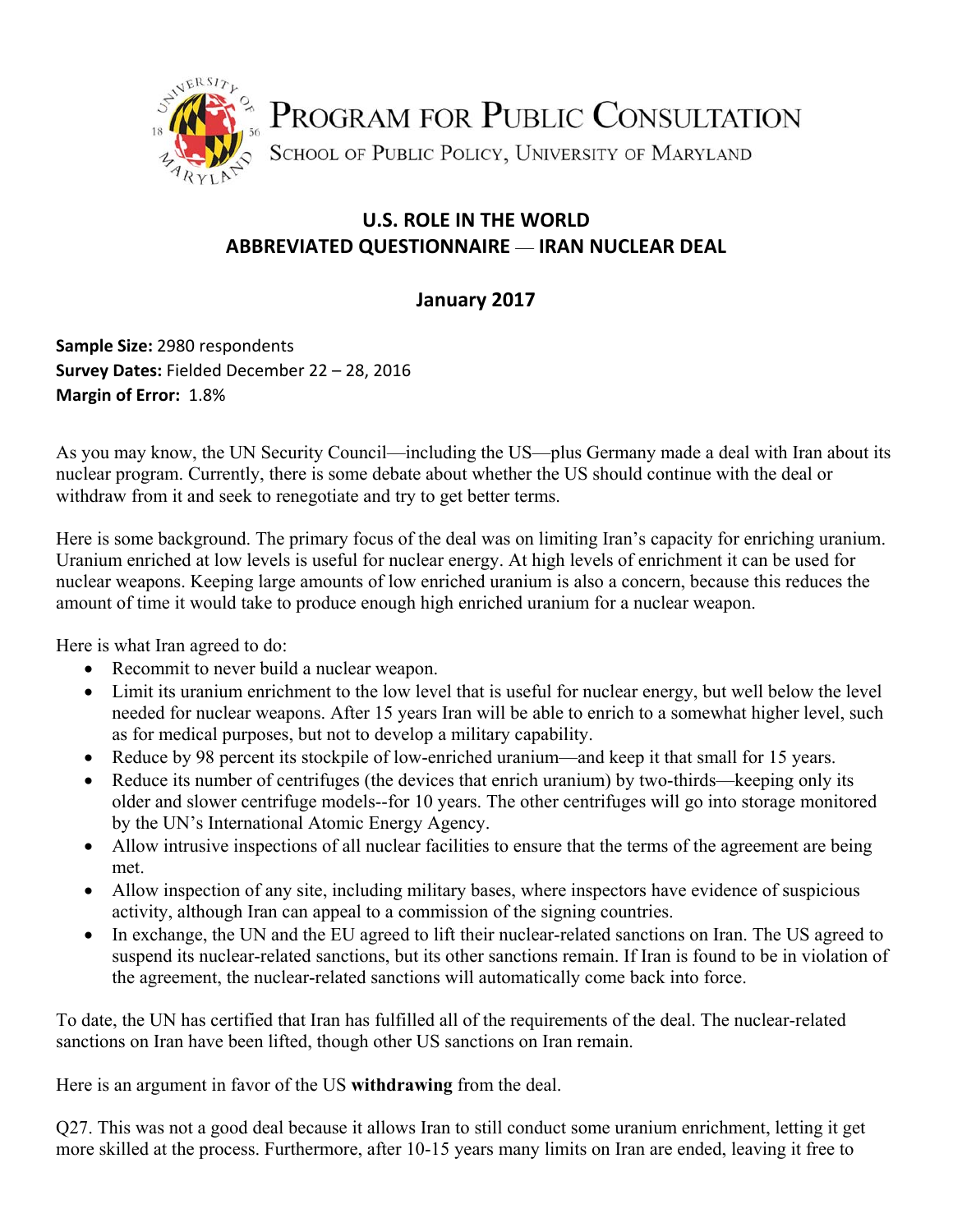enrich uranium to a higher level. This makes it more possible that Iran will suddenly violate its agreement to not build nuclear weapons and try to quickly build a nuclear weapon. It is better for the US to withdraw from the deal, try to get other UN Security Council members to withdraw as well, and then renegotiate the deal to put greater limitations on Iran.

How convincing do you find this argument?

|                 | <b>Verv</b><br>convincing | Somewhat<br>convincing | <b>Total</b><br>convincing | Somewhat<br>unconvincing | <b>Verv</b><br>unconvincing | <b>Total</b><br>unconvincing | <b>Refused</b> /<br>Don't know |
|-----------------|---------------------------|------------------------|----------------------------|--------------------------|-----------------------------|------------------------------|--------------------------------|
| <b>National</b> | 17.2%                     | 34.9%                  | 52.1%                      | 25.7%                    | 19.7%                       | 45.4%                        | 2.5%                           |
| GOP             | 31.4%                     | 41.5%                  | 72.9%                      | 17.5%                    | 8.2%                        | 25.7%                        | 1.3%                           |
| Dem.            | 6.5%                      | 27.7%                  | 34.2%                      | 32.9%                    | 30.2%                       | 63.1%                        | 2.8%                           |
| Indep.          | 13.5%                     | 39.2%                  | 52.7%                      | 24.8%                    | 18.0%                       | 42.8%                        | 4.5%                           |

Here is an argument in favor of the US **continuing** with the deal.

Q28. Iran has dramatically reduced its nuclear program, making it impossible for it to build a nuclear weapon. We should keep a close watch to ensure that Iran is abiding by the deal, but as long as it does we should uphold our end of the bargain. Other UN members strongly oppose the US pulling out, so if we do others are not likely to follow, leaving the US isolated. This will give Iran an excuse to say that the US acted in bad faith, pull out of the deal and renew its nuclear program at a higher level, increasing the danger that it will make a nuclear weapon.

How convincing do you find this argument?

|                 | <b>Verv</b><br>convincing | Somewhat<br>convincing | Total<br>convincing | Somewhat<br>unconvincing | <b>Verv</b><br>unconvincing | <b>Total</b><br>unconvincing | <b>Refused</b> /<br>Don't know |
|-----------------|---------------------------|------------------------|---------------------|--------------------------|-----------------------------|------------------------------|--------------------------------|
| <b>National</b> | 24.1%                     | 39.0%                  | 63.1%               | 20.5%                    | 14.3%                       | 34.8%                        | 2.2%                           |
| GOP             | 9.7%                      | 37.1%                  | 46.8%               | 25.9%                    | 25.8%                       | 51.7%                        | 1.6%                           |
| Dem.            | 38.2%                     | 40.5%                  | 78.7%               | 15.6%                    | 4.0%                        | 19.6%                        | 1.7%                           |
| Indep.          | 19.1%                     | 39.3%                  | 58.4%               | 21.2%                    | 15.3%                       | 36.5%                        | 5.1%                           |

Q29. If the US were to withdraw from the deal, how likely do you think it would be that other UN members would agree to withdraw from the deal and seek to renegotiate the deal with Iran?

|                 | <b>Very likely</b> | Somewhat<br>likely | <b>Total likely</b> | Not very<br>likely | Not at all<br><b>likely</b> | <b>Total</b><br>unlikely | <b>Refused</b> /<br>Don't know |
|-----------------|--------------------|--------------------|---------------------|--------------------|-----------------------------|--------------------------|--------------------------------|
| <b>National</b> | 15.1%              | 42.7%              | 57.8%               | 33.1%              | 7.1%                        | 40.2%                    | 1.9%                           |
| GOP             | 17.3%              | 45.9%              | 63.2%               | 31.0%              | 4.7%                        | 35.7%                    | 1.1%                           |
| Dem.            | 13.7%              | 38.2%              | 51.9%               | 36.8%              | 9.4%                        | 46.2%                    | 2.0%                           |
| Indep.          | 13.8%              | 47.5%              | 61.3%               | 28.2%              | 6.8%                        | 35.0%                    | 3.6%                           |